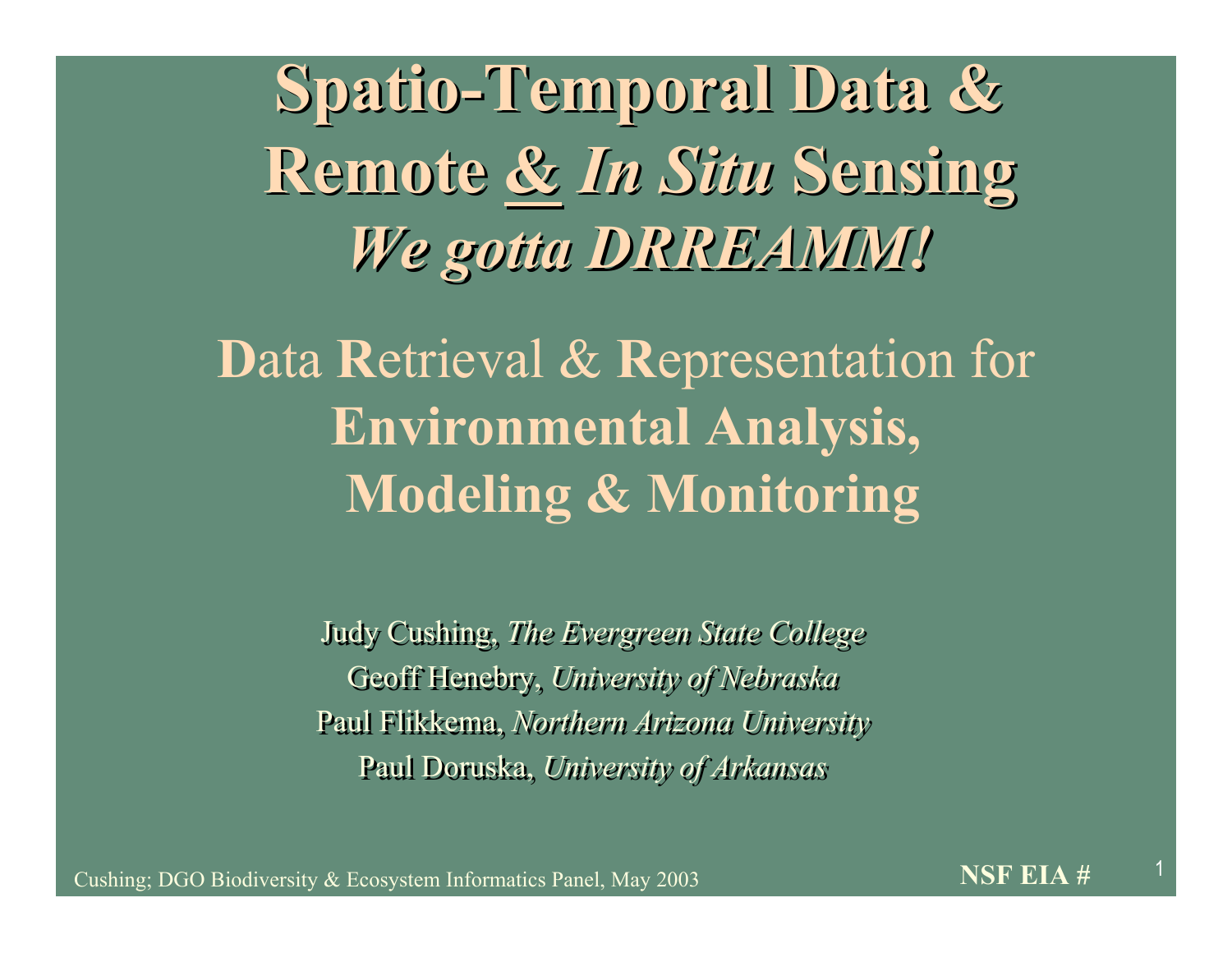#### **Research Summary**

- **Close-range remote sensing of flora biomass Close-range remote sensing of flora biomass and species diversity (Doruska). and species diversity (Doruska).**
- **Reconfigurable wireless networks to monitor Reconfigurable wireless networks to monitor environmental microclimates (Flikkema). environmental microclimates (Flikkema).**
- **Spatio-temporal data models (image time Spatio-temporal data models (image time series) of biogeophysical fields for ecological series) of biogeophysical fields for ecological forecasting (Henebry). forecasting (Henebry).**
- **Generating databases for ecologists from Generating databases for ecologists from domain-specific spatial data structures domain-specific spatial data structures (Cushing). (Cushing).**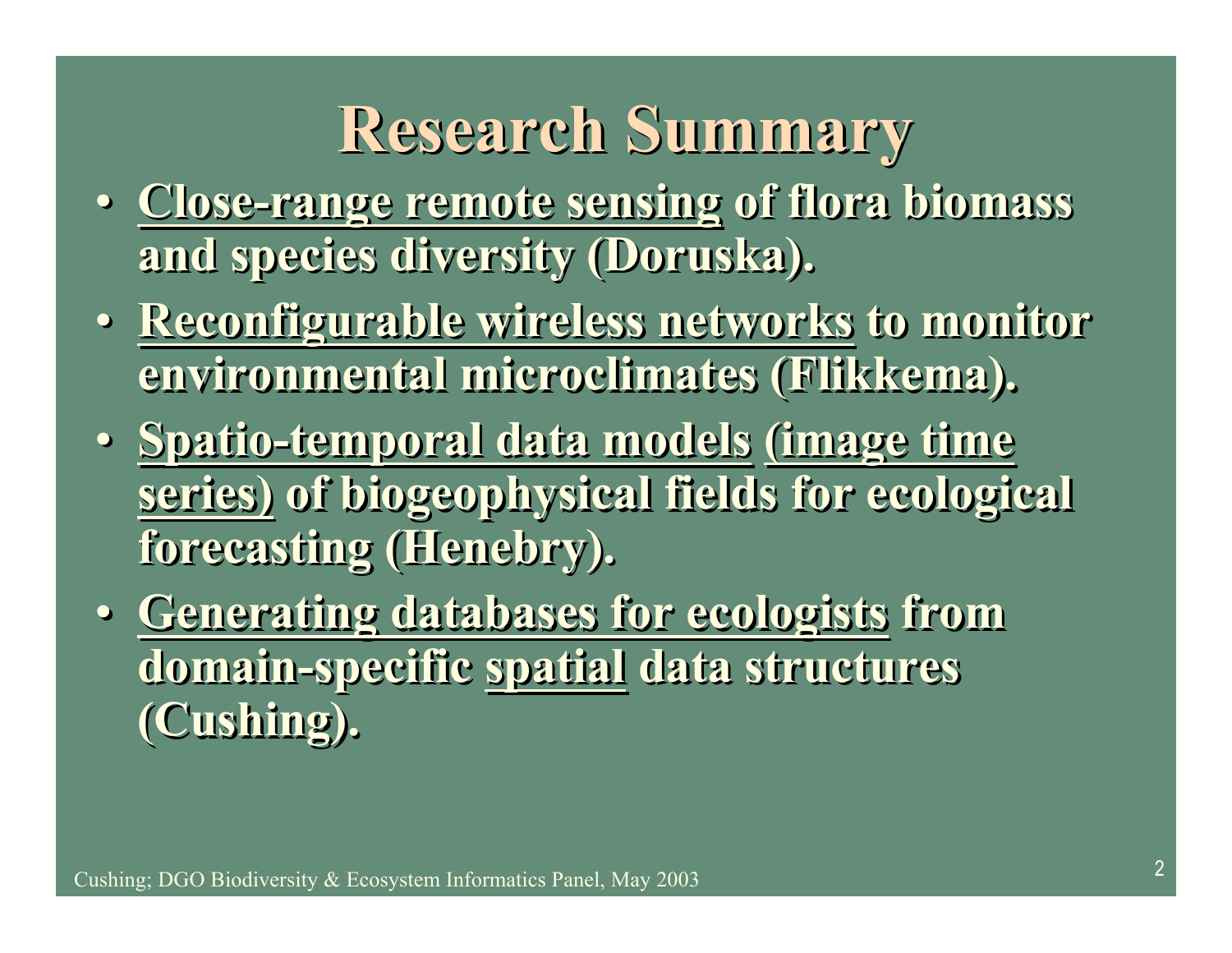# What's the point? What's the point? Ecosystem research documents *change* Ecosystem research documents *change*

- **Change detection** perceiving the differences **Change detection** perceiving the differences
- **Change quantification** measuring the **Change quantification** measuring the magnitudes of differences magnitudes of differences
- **Change assessment** determining the **Change assessment** determining the significances of differences significances of differences
- **Change attribution** identifying/inferring the **Change attribution** identifying/inferring the proximate causes proximate causes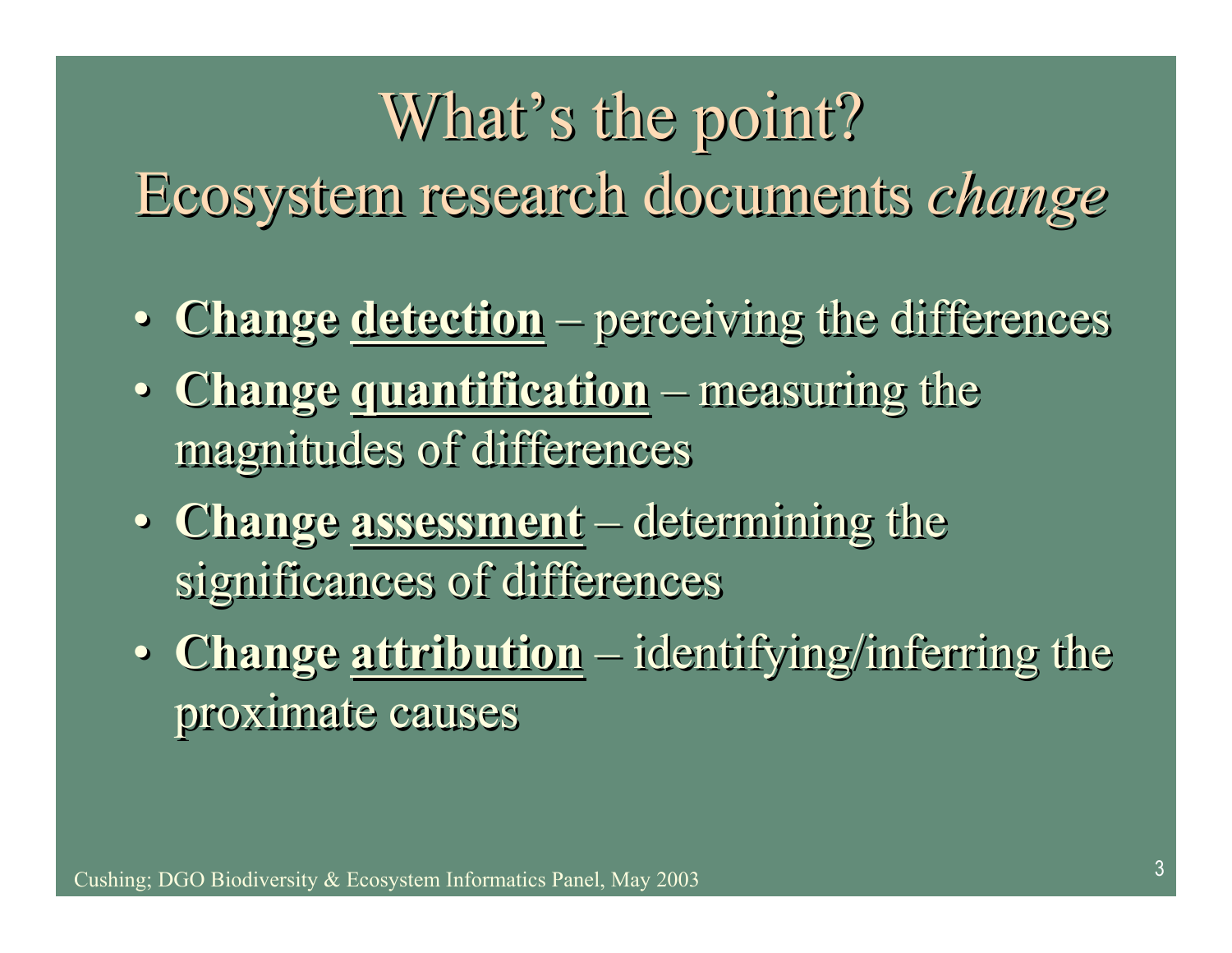#### What do the data look like?

- Image time series Image time series
- Multivariate dynamic data streams Multivariate dynamic data streams
- Multi-entity trajectories Multi-entity trajectories
- Implicitly spatio-temporal Implicitly spatio-temporal
	- museum voucher specimens museum voucher specimens
	- systematic surveys systematic surveys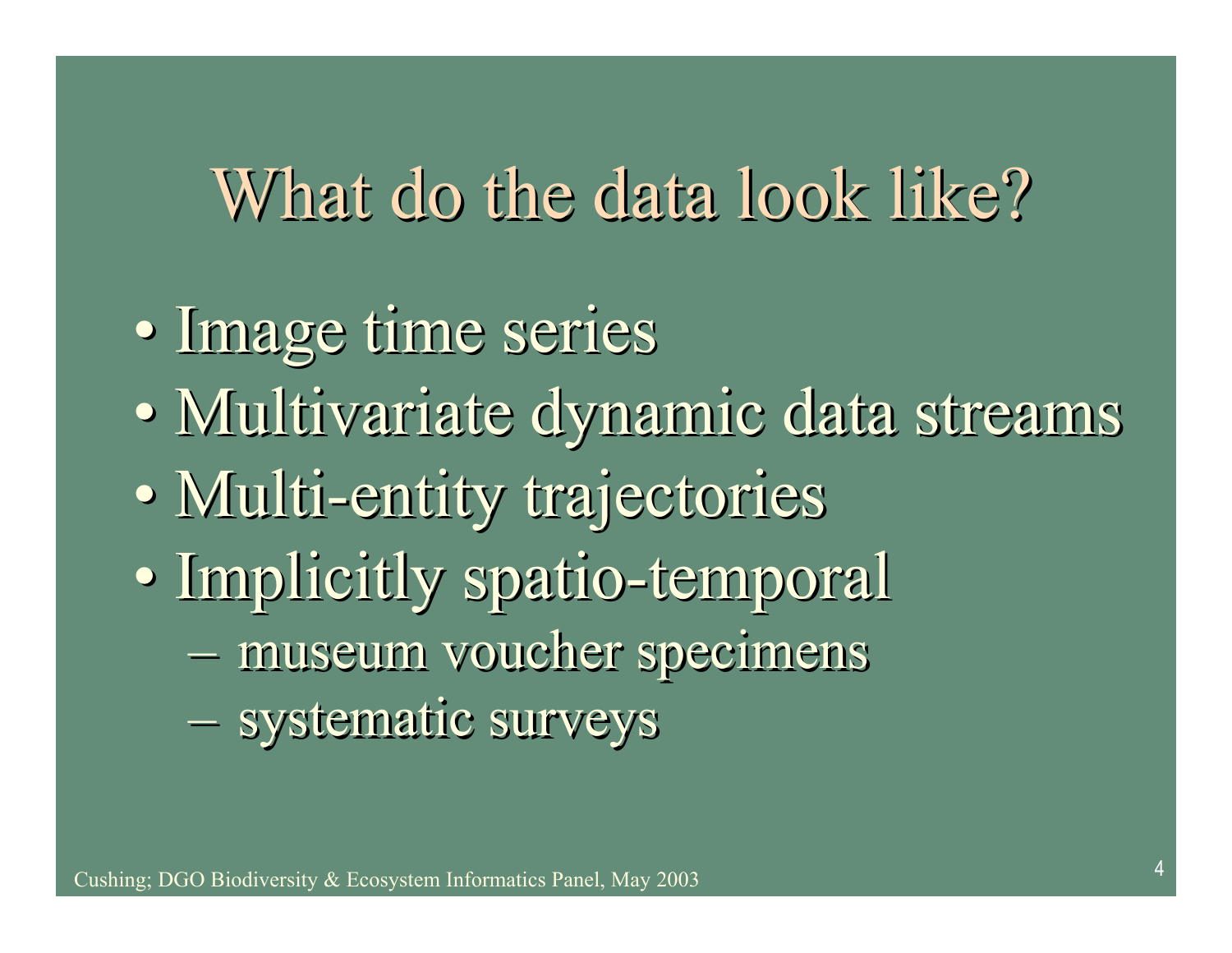## **Research Needs Summary Research Needs Summary**

**Data, data [almost] everywhere..., Data, data [almost] everywhere..., but what does it** *mean***? and how to** *get at it***? but what does it** *mean***? and how to** *get at it***?**

*Given, a confluence of sensing technologies, all with Given, a confluence of sensing technologies, all with multiple spatial and scalar dimensionality multiple spatial and scalar dimensionality*

*We need robust data representations that capture We need robust data representations that capture complex environmental patterns and processes, and complex environmental patterns and processes, and derive valid views that are derive valid views that are context- and scale- dependent and variable in time. context- and scale- dependent and variable in time.*

<sup>5</sup> Cushing; DGO Biodiversity & Ecosystem Informatics Panel, May 2003 *We need semantic networks -- We need semantic networks - in the field, in the lab, in the office, in space…. in the field, in the lab, in the office, in space….*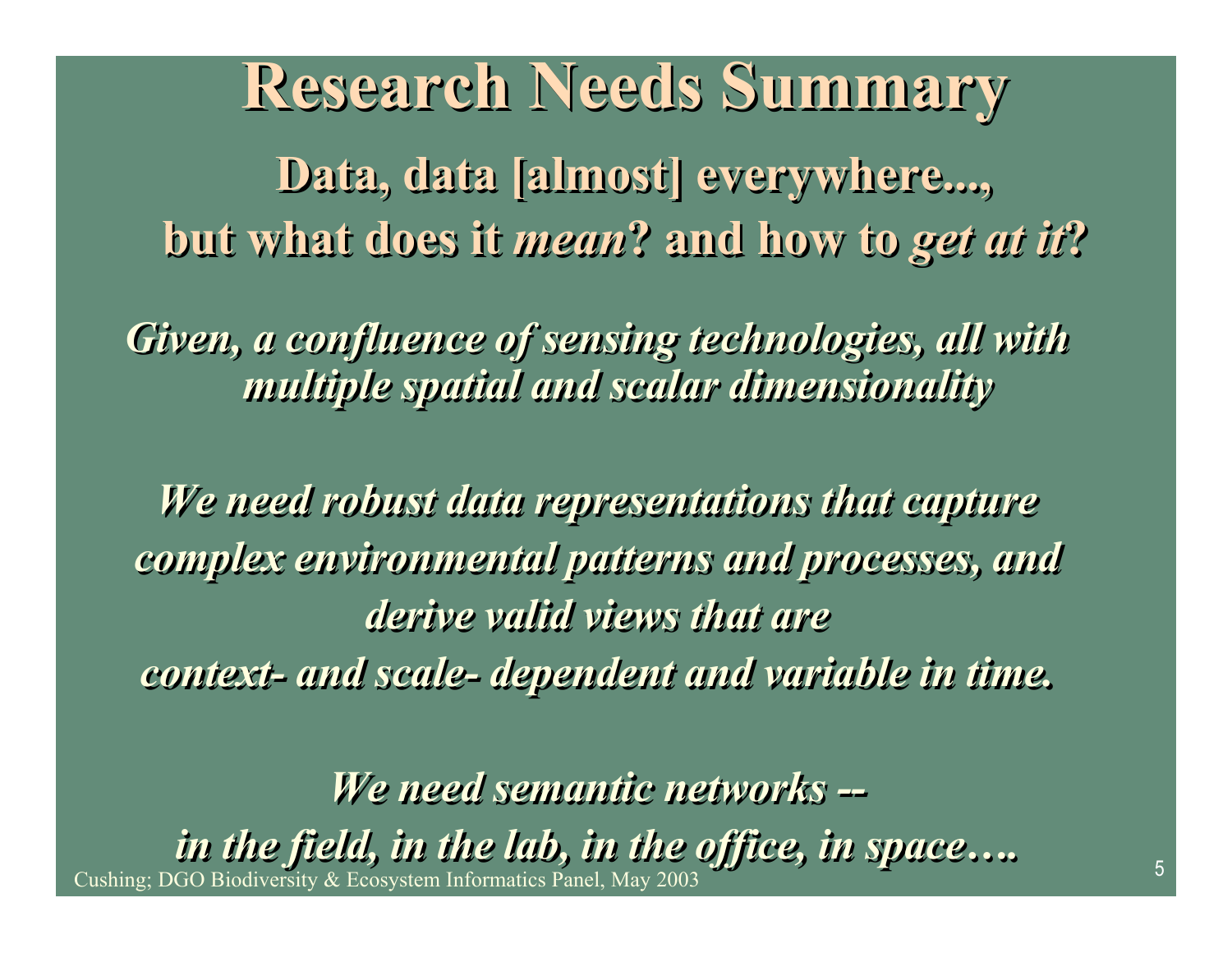#### Five Research Research Areas

- Adaptive database schema Adaptive database schema
- Spatio-temporal analysis Algorithms Spatio-temporal analysis Algorithms
- Wireless reactive agent networks Wireless reactive agent networks
- Metadata production, analysis, & Metadata production, analysis, & management management
- Enhanced sensory presentation of Enhanced sensory presentation of environmental data. environmental data.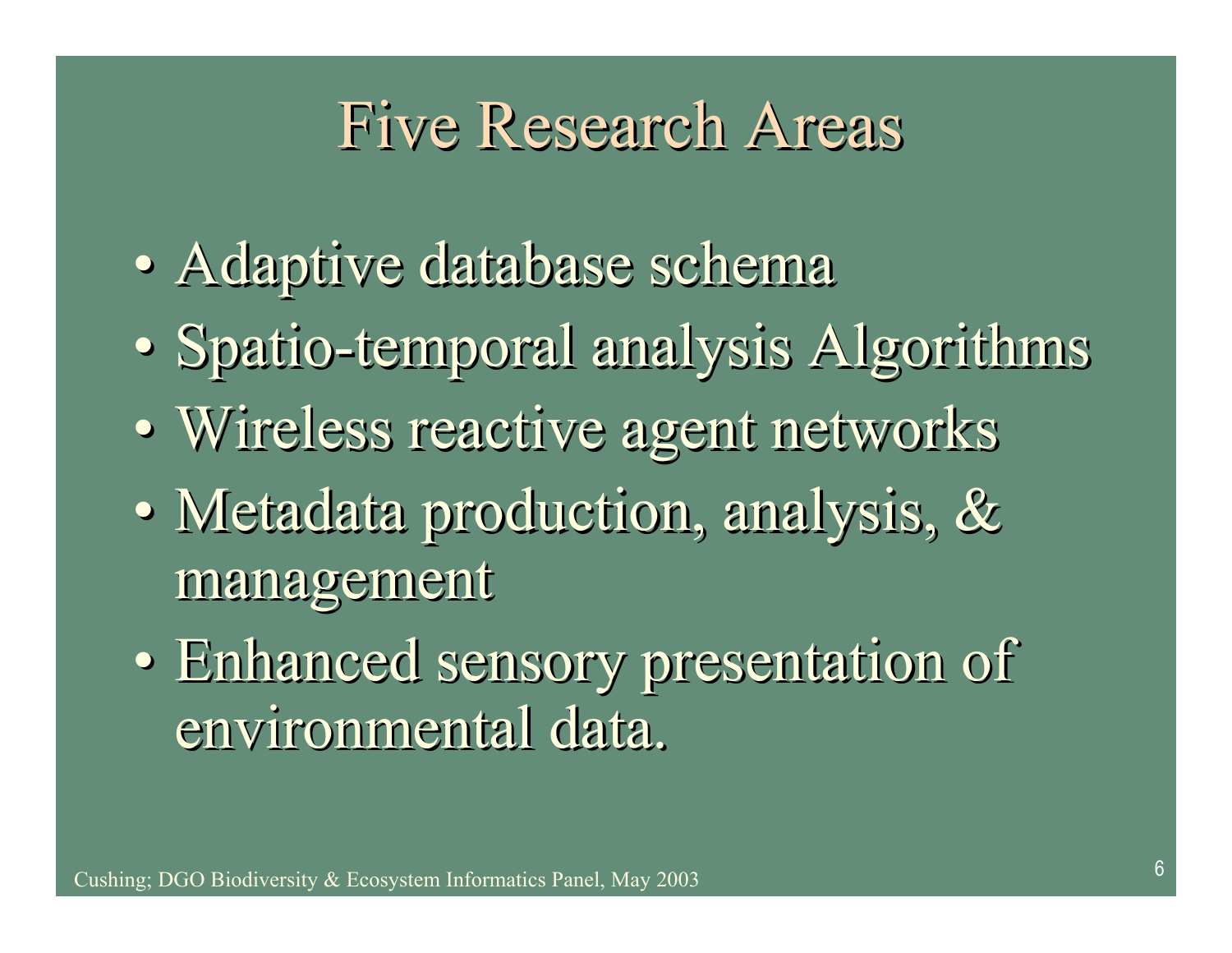# Adaptive Database Schema

Field research always in flux – Networks Field research always in flux – Networks reconfigure & data streams change, due reconfigure & data streams change, due to abrupt environment changes. to abrupt environment changes. Image time series for multivariate spatio-Image time series for multivariate spatiotemporal queries difficult to model. temporal queries difficult to model. Multiple disciplines require multiple Multiple disciplines require multiple

interpretations. interpretations.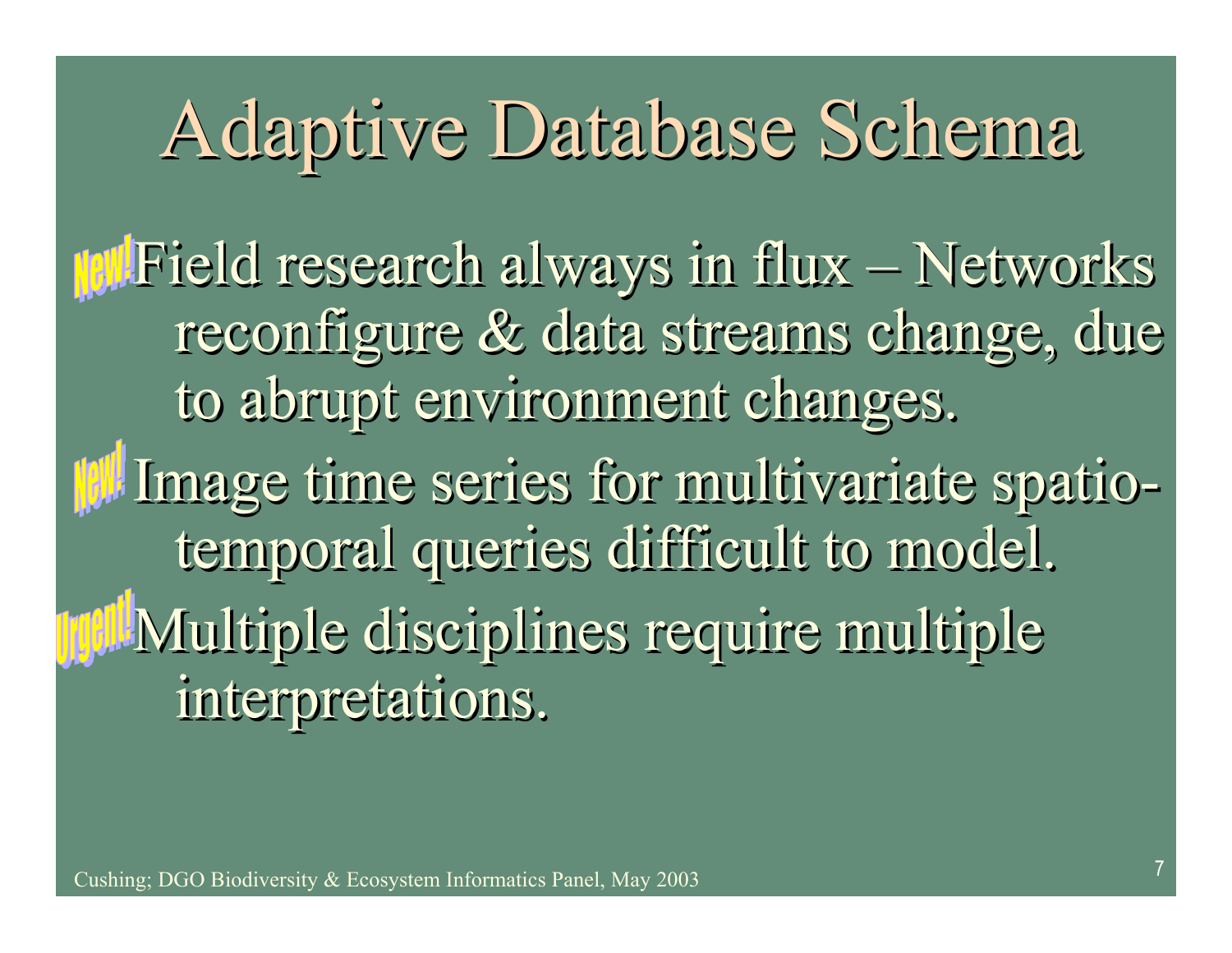## **Algorithms for Algorithms for Spatio-Temporal Analysis Spatio-Temporal Analysis**

- Characterize ecological dynamics latent in Characterize ecological dynamics latent in datasets that are explicitly spatio-temporal. datasets that are explicitly spatio-temporal.
- Establish baseline conditions or expected Establish baseline conditions or expected patterns. patterns.
- Develop analytical engines with decision Develop analytical engines with decision support systems to evaluate evidential support systems to evaluate evidential quality for modeling or policy. quality for modeling or policy.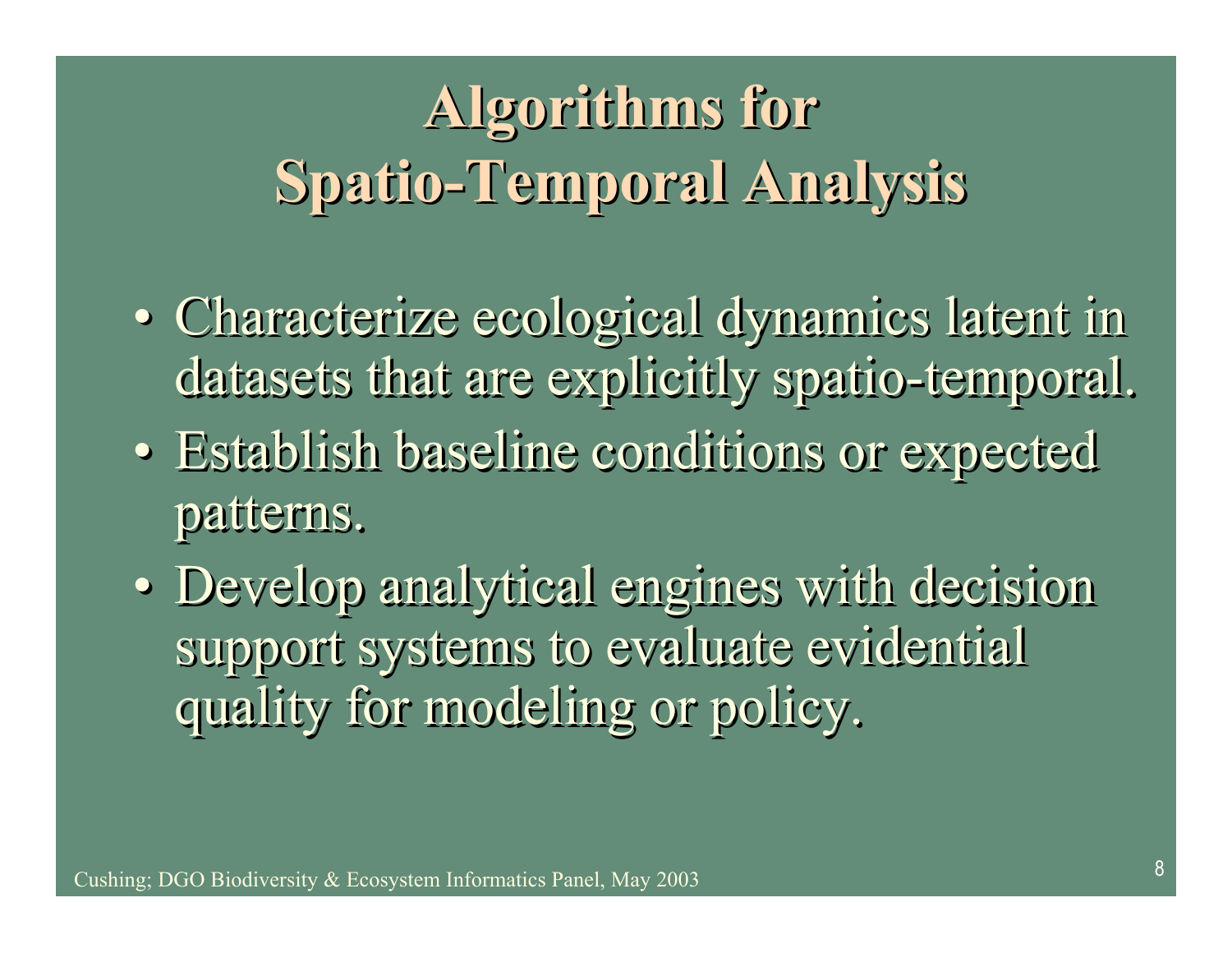## **Wireless Reactive Agent Networks Wireless Reactive Agent Networks** "Smart Dust"

Already being demonstrated in the field, *but* Already being demonstrated in the field, *but*

- How do we: How do we:
	- Evaluate fundamental performance limits, Evaluate fundamental performance limits,
	- Design and implement cross-layer algorithms, Design and implement cross-layer algorithms,
	- Develop design and verification tools for network Develop design and verification tools for network placement and management, placement and management,
	- Connect these to databases. Connect these to databases.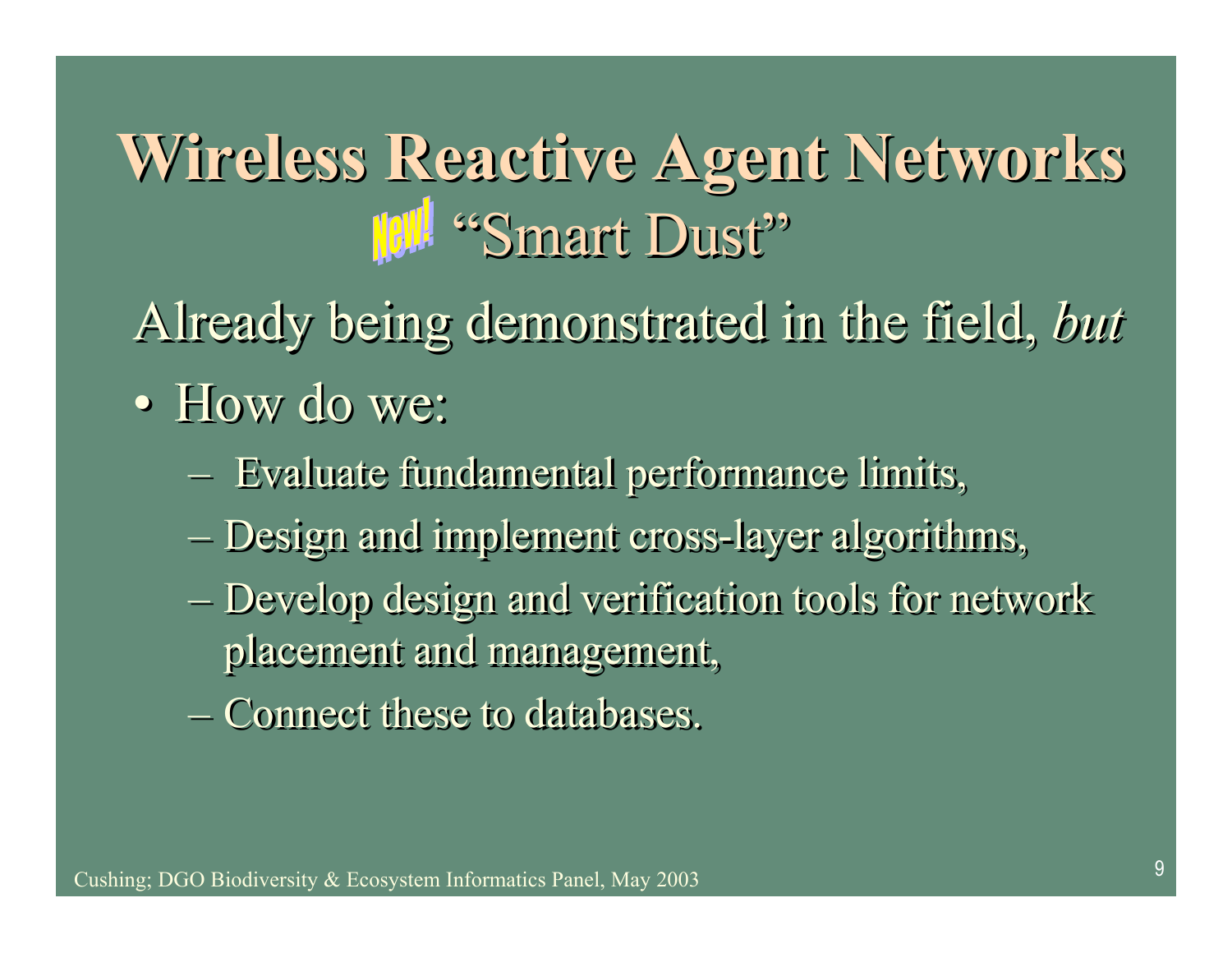**Metadata are Essential, but Metadata are Essential, but** Cultural & Technological Obstacles Abound Cultural & Technological Obstacles Abound

Il Sociological research into scientific research method, then initiate change…. method, then initiate change….



**||** Mechanisms for automated production of metadata at acquisition time and at subsequent metadata at acquisition time and at subsequent processing steps. processing steps.

- Remove or minimize human intervention in metadata Remove or minimize human intervention in metadata production and updating. production and updating.
- Develop tools for metadata analysis and management. Develop tools for metadata analysis and management.
- Develop tools to coax data into analysis, database, and Develop tools to coax data into analysis, database, and visualization software. visualization software.

• *XML / EML is a format, not a tool.* • *XML / EML is a format, not a tool.*